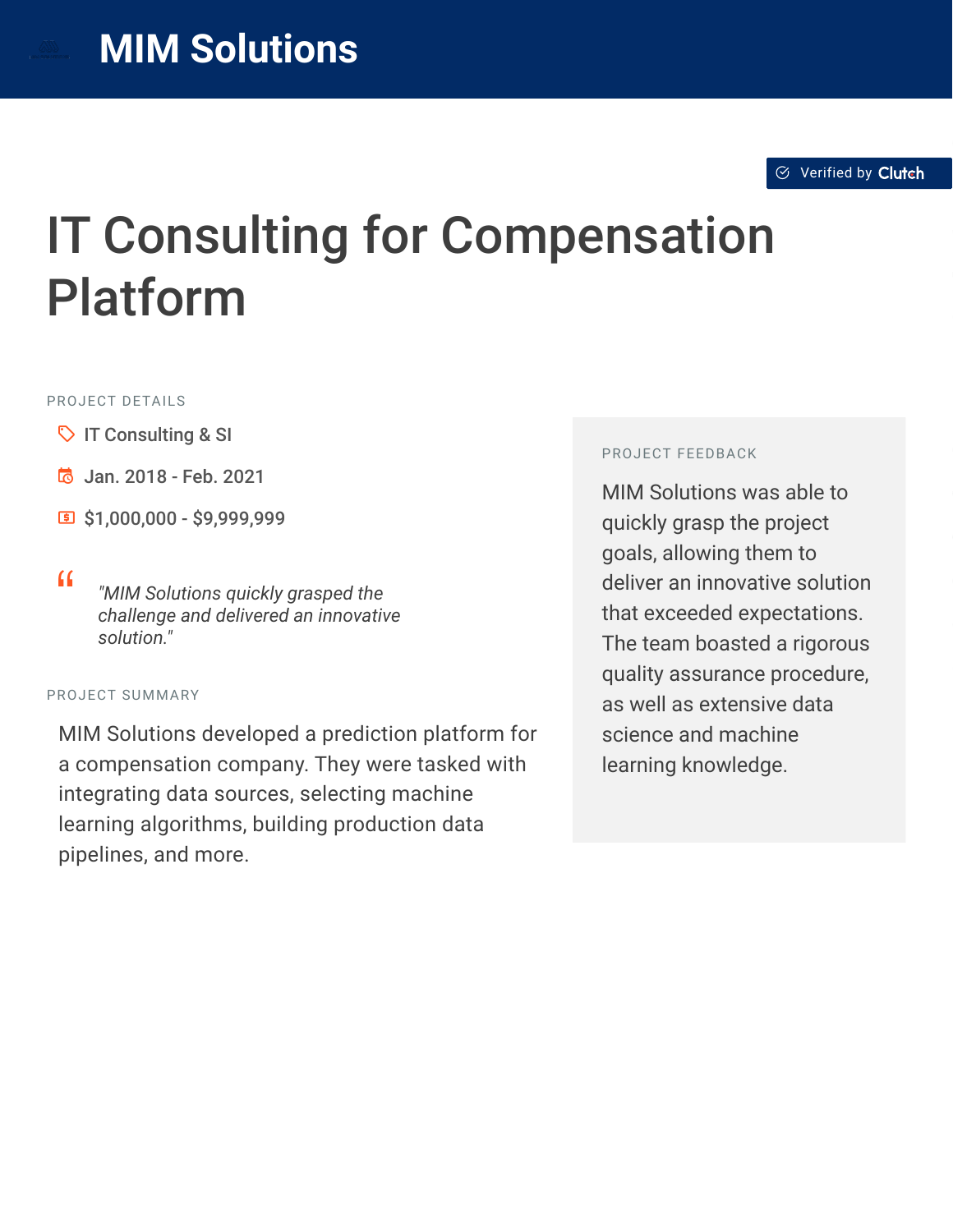

## The Client

#### Please describe your company and your position there.

I am CIO of GIVT, an automated AI-powered compensation platform for airline passages addressing disrupted flights, we are serving 200k customers and working with over 400 airlines.

# The Challenge

#### For what projects/services did your company hire MIM Solutions?

GIVT Flights Disruption Prediction Platform - ML and automation platform buildup involving team of ca. 40 developers, data scientists and analysts.



#### CLIENT RATING

5.0 Overall Score

| Quality:            |  | 5.0 |
|---------------------|--|-----|
| Schedule:           |  | 4.5 |
| Cost:               |  | 5.0 |
| <b>Would Refer:</b> |  | 5.0 |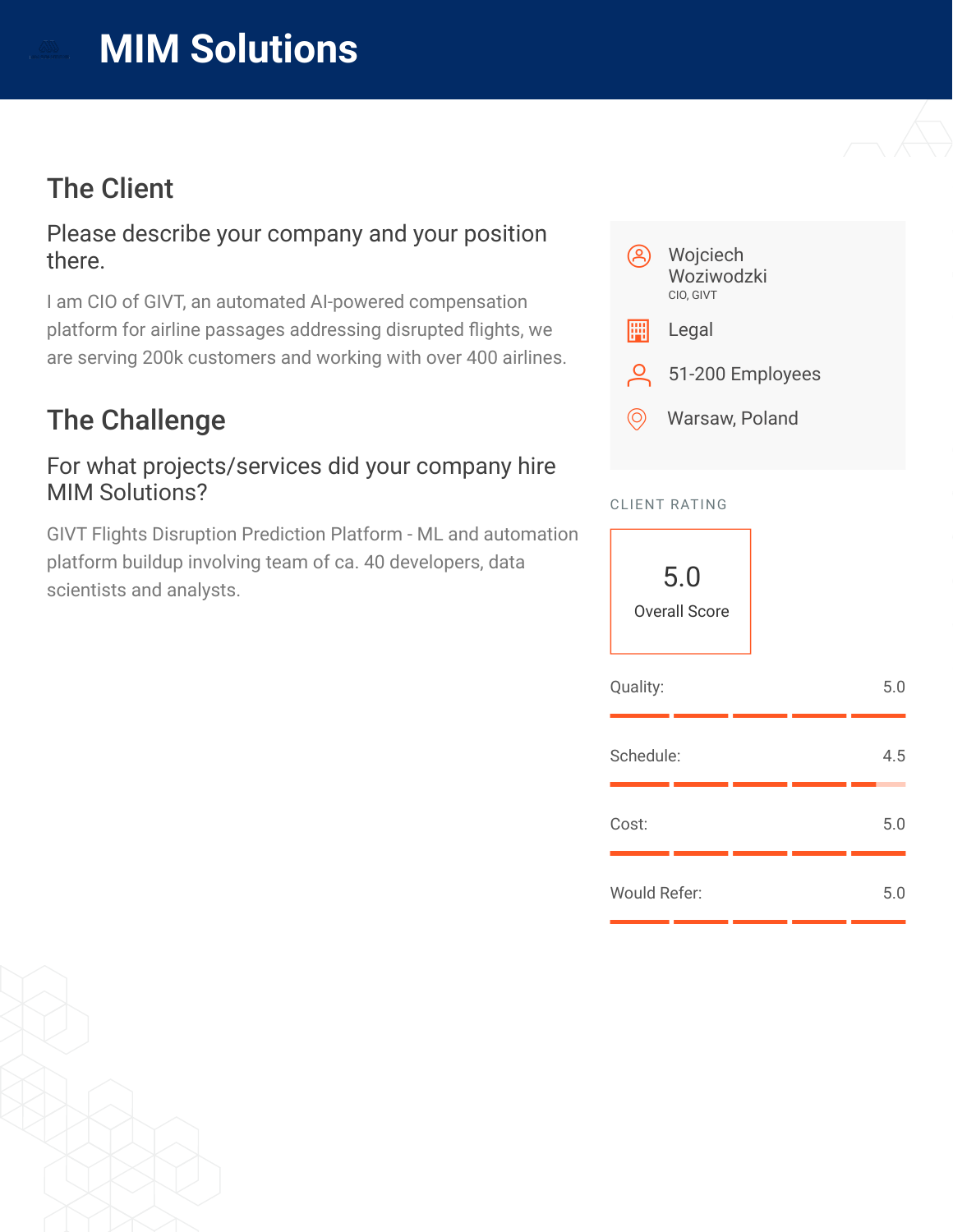

## The Approach

#### How did you select this vendor and what were the deciding factors?

We were scouting for an experienced team, and out of 2-3 teams on our short list we selected MIM as they had good insights in the ML R&D and manifested know-how about practical solutions

## Describe the project in detail and walk through the stages of the project.

we developed a complete prediction platform for production purposes. 1a. stage data feature engineering 1b. integrating data sources 2. selecting ML algorithms for PoC 3. PoC and building production data pipelines 4. optimization of ML 5. going live ~approx 2 years

#### How many resources from the vendor's team worked with you, and what were their positions?

3-5 MIM team members involved depending on stage of the project.

# The Outcome

## Can you share any outcomes from the project that demonstrate progress or success?

Over a long business relationship, none of MIM Solutions team members exceed our expectations. The team's main strengths were their rigorous quality assurance procedure, their professionalism, transparency and their extensive data science and machine learning knowledge. MIM Solutions quickly grasped the challenge and delivered an innovative solution.